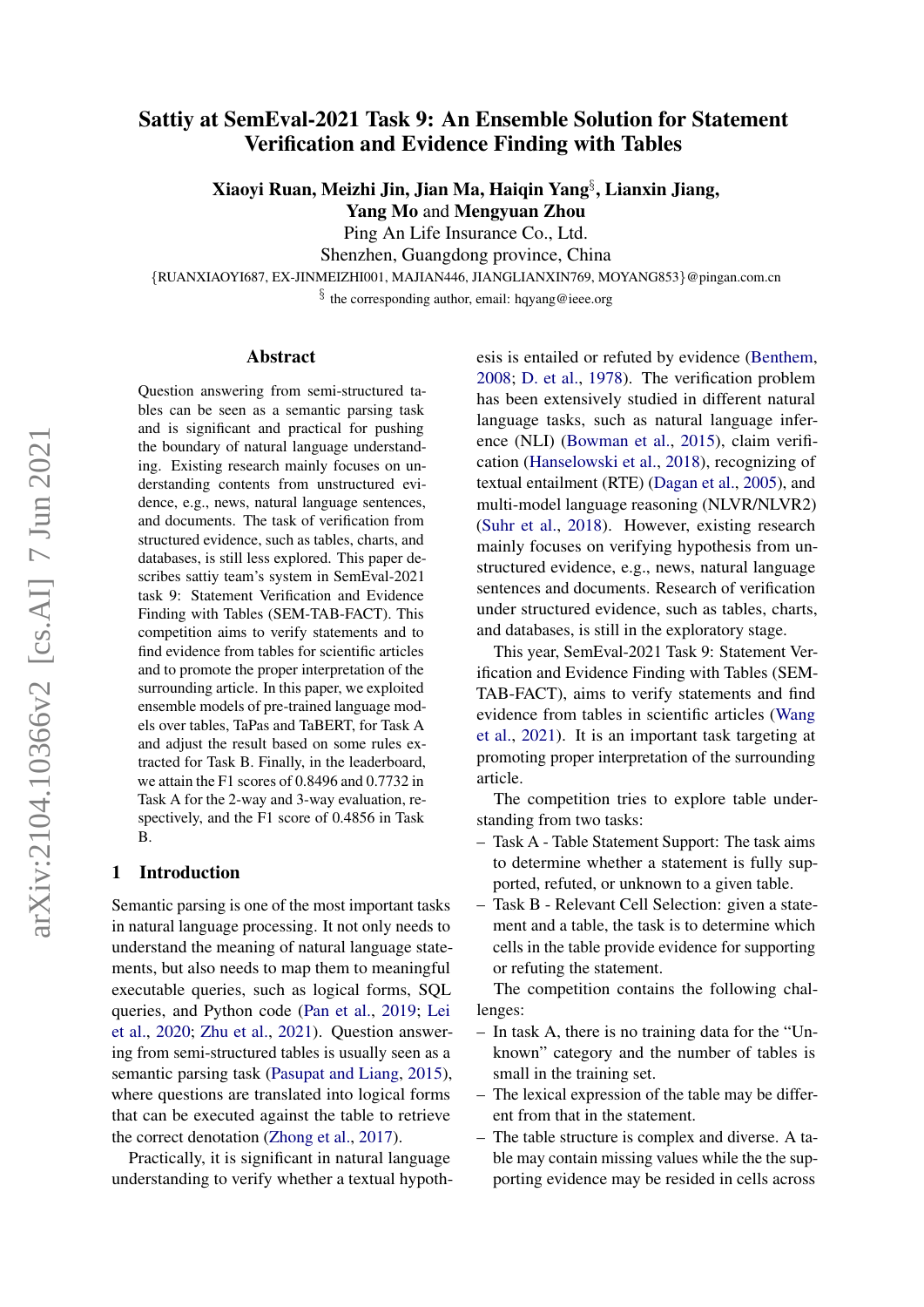several rows or columns.

– It is difficult to understand the statements. For example, some statements express totally different semantics meaning with only one different word. This difficulty makes it even harder to find the evidence cells from tables.

To overcome these challenges, we incorporate several key technologies in our implementation:

- developing a systematic way to generate data from the "Unknown" category;
- including additional data corpus to enrich the training data;
- exploiting existing state-of-the-art pre-trained language models over tables, TaBERT [\(Yin et al.,](#page-5-10) [2020\)](#page-5-10) and TaPas [\(Yin et al.,](#page-5-11) [2020\)](#page-5-11), and ensembling them into a powerful one;
- aligning contents in tables and statements while constructing manual rules for tackling Task B.

The test shows that our implementation can increase the performance according and finally, in the leadboard, we attain the F1 scores of 0.8496 and 0.7732 in Task A for the 2-way and 3-way evaluation, respectively, and the F1 score of 0.4856 in Task B.

The rest of this paper is organized as follows: In Sec. 2, we briefly depict related work to our implementation. In Sec. 3, we detail our proposed system. In Sec. 4, we present the experimental setup and analyze the results. Finally, we conclude our work in Sec. 5.

# 2 Related Work

Recently, pre-trained language models (PLMs), e.g., BERT [\(Devlin et al.,](#page-5-12) [2019\)](#page-5-12), XLNET [\(Yang](#page-5-13) [et al.,](#page-5-13) [2019\)](#page-5-13), and RoBERTa [\(Liu et al.,](#page-5-14) [2019\)](#page-5-14), have witnessed the burgeoning of promoting various downstream NLP tasks, such as reading comprehension, named entity recognition and text classification [\(Li et al.,](#page-5-15) [2020;](#page-5-15) [Lei et al.,](#page-5-16) [2021\)](#page-5-16). However, the current pretrained language models are basically trained on the general text. They are not fit for some tasks, e.g., Text-to-SQL, Table-to-Text, which need to encode the structured data, because the data in the structured table also needs to be encoded at the same time. Directly applying the existing PLMs may face the problem of inconsistency between the encoded text from the table and the pretrained text.

TaBERT[\(Yin et al.,](#page-5-10) [2020\)](#page-5-10) is a newly proposed pretrained model built on top of BERT and jointly learns contextual representations for utterances and the structured schema of database (DB) tables. This model views the verification task completely as an NLI problem by linearizing a table as a premise sentence and applies PLMs to encode both the table and statements into distributed representation for classification. This model excels at linguistic reasoning like paraphrasing and inference but lacks symbolic reasoning skills. Intuitively, encoding more table contents, e.g., type information and content snapshots, relevant to the input utterance could potentially help answer questions that involve reasoning over information across multiple rows in the table because they can provide more hints about the meaning of a column. TaPas [\(Herzig et al.,](#page-5-17) [2020\)](#page-5-17) is another newly proposed pretrained question answering model over tables implemented on BERT to avoid generating the logical forms. The model can fine-tune on semantic parsing datasets, only using weak supervision, with an end-to-end differentiable recipe.

Another stream of work on evidence finding with table is the rule-based approaches. Most evidence cells can be extracted by rules. For example, if a row head or column head appears in the statement, we infer this row or col support this statement. Although rule-based approaches suffer from the low recall issue, they exhibit high precision and can be applied to adjust the result for ensemble.

## 3 System Overview

We elaborate the task and present our system in the following.

#### 3.1 Data Description and Tasks

In Task A, the original dataset is a set of XML files, where each XML file represents a table and contains multiple sections:

- *document* section represents the whole document;
- *table* section determines the unique ID of the document;
- *caption* section is a brief description of the table;
- *legend* section is a detailed description of the table;
- *multiple row* sections describe the contents of each row of the table; and
- *statements* section provides several factual statements.

This task aims to determine if a statement is entailed or refuted by the given table, or whether, as is in some cases, this cannot be determined from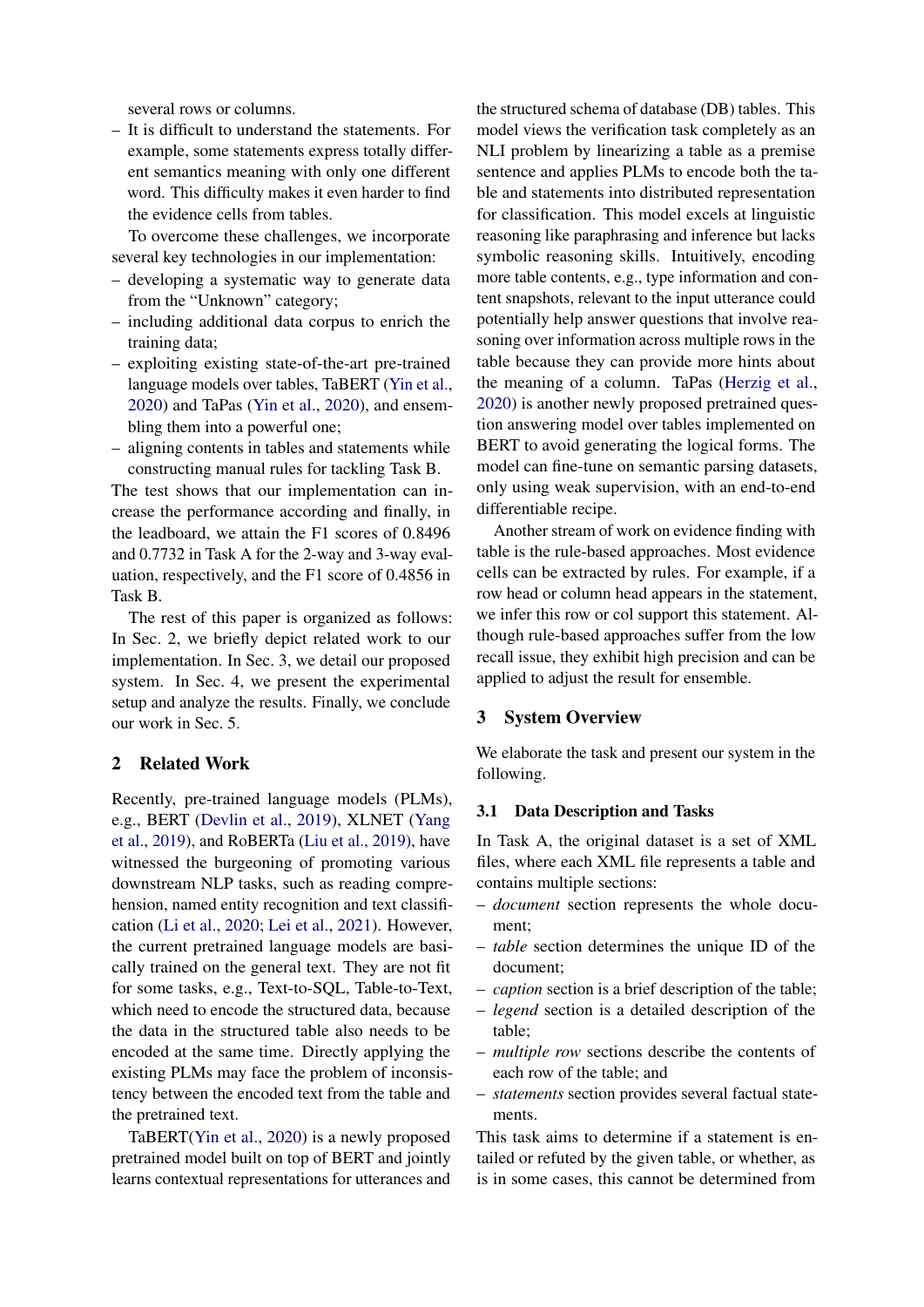<span id="page-2-0"></span>

|       |         | <b>Tables</b> | <b>Label Distribution</b> | <b>Tokens in Statements</b> | Tokens in Tables |
|-------|---------|---------------|---------------------------|-----------------------------|------------------|
|       |         |               | Entailed/Refuted/Unknown  | Max./Min./Avg.              | Max./Min./Avg.   |
| Train | Task 9  | 981           | 2,818/1,688/0             | 88/3/11                     | 302/1/10         |
|       | Tabfact | 16,573        | 63,962/54,313/0           | 57/4/14                     | 127/5/13         |
|       | Augm.   | 17,554        | 66,780/56,001/61,436      | 88/3/12                     | 302/1/11         |
| Dev.  |         | 52            | 250/213/93                | 53/4/13                     | 115/2/11         |
| Test  |         | 52            |                           | 82/4/12                     | 69/2/11          |

| Table 1: Data statistics. |
|---------------------------|
|                           |

the table. The competition also provides two kinds of evaluations for the task:

- 3-way F1 score evaluation: a standard precision/recall evaluation (3-way) is computed to evaluates whether each table is correctly classified into one of the three types in {Entailed, Refuted, Unknown}. It is to test whether the classification algorithm understands cases where there is insufficient information to make a determination.
- 2-way F1 score evaluation: the F1 score is computed to evaluate the performance when the statements with the "unknown" ground truth label are removed. The metric will also penalize misclassifying Refuted/Entailed statement as unknown.

In the evaluation, the score for all statements in each table is first averaged and then averaged across all tables to get the final F1 score.

In Task B, the raw dataset is a subset of task A, where unknown statements are excluded. The goal is to determine for each cell and each statement, if the *cell is within the minimum set of cells* needed to provide evidence for the statement "relevant" or "irrelevant". For some statements, there may be multiple minimal sets of cells that can be used to determine statement entailment or refusal. In such cases, the ground truth will contain all of the versions. The evaluation will calculate the recall and precision for each cell, with "relevant" cells as the positive category. The evaluation is conducted similarly as that in Task A.

## 3.2 Data Augmentation

There are mainly two critical issues in Task A. First, the number of the tables is small. We then include more external data, the TabFact dataset [\(Chen et al.,](#page-5-18) [2020\)](#page-5-18) to improve the generalization of our proposed system. Second and more critically, "unknown" statements do not exist in the training set but may appear in the test set. To allow our sys-

tem to output the "unknown" category, we construct additional "unknown" statements to enrich the training set. More specifically, we randomly select some statements from other tables and assign them to the "unknown" category for the current table. In order to keep balance on the labels, the number of selected statements from other tables is set to half of the statements in the current table. Details about the data statistics can be referred to Table [1.](#page-2-0)

#### 3.3 Model Ensemble for Task A

Figure 1 outlines the overall structure of our system, which is an ensemble of two main pretrained models on table-based data, TaBERT and TaPas, or two variants of TaBERT and four variants of TaPas. It is worth noting that the input of all models are the same. That is, given a statement and a table, the input is started with the sentence token, [CLS], followed by the sequence of the tokens in the statement, the segmentation token ([SEP]), and the sequence of the tokens in the flattened table. All the tokens in the statement and the table are extracted by wordpiece as in BERT and related NLP tasks [\(Devlin et al.,](#page-5-12) [2019;](#page-5-12) [Yang,](#page-5-19) [2019;](#page-5-19) ?; ?; ?). The flattened table means that we borrow the implementation in TaBERT by only extracting the most likely content snapshot as detailed in Sec. 3.4. The obtained tokens' embeddings are then fed into six strong baselines, i.e., two variants of TaBERT and four variants of TaPas, to attain the classification scores for the corresponding labels. The classification scores are then concatenated and fed into a vote layer, i.e., a fully-connected network, to yield the final prediction.

#### 3.4 Content Snapshot

In order to pin point the important rows and avoid excessively encode input from the table, we borrow the idea of content snapshot in TaBERT [\(Yin et al.,](#page-5-10) [2020\)](#page-5-10) to encode only a few rows that are most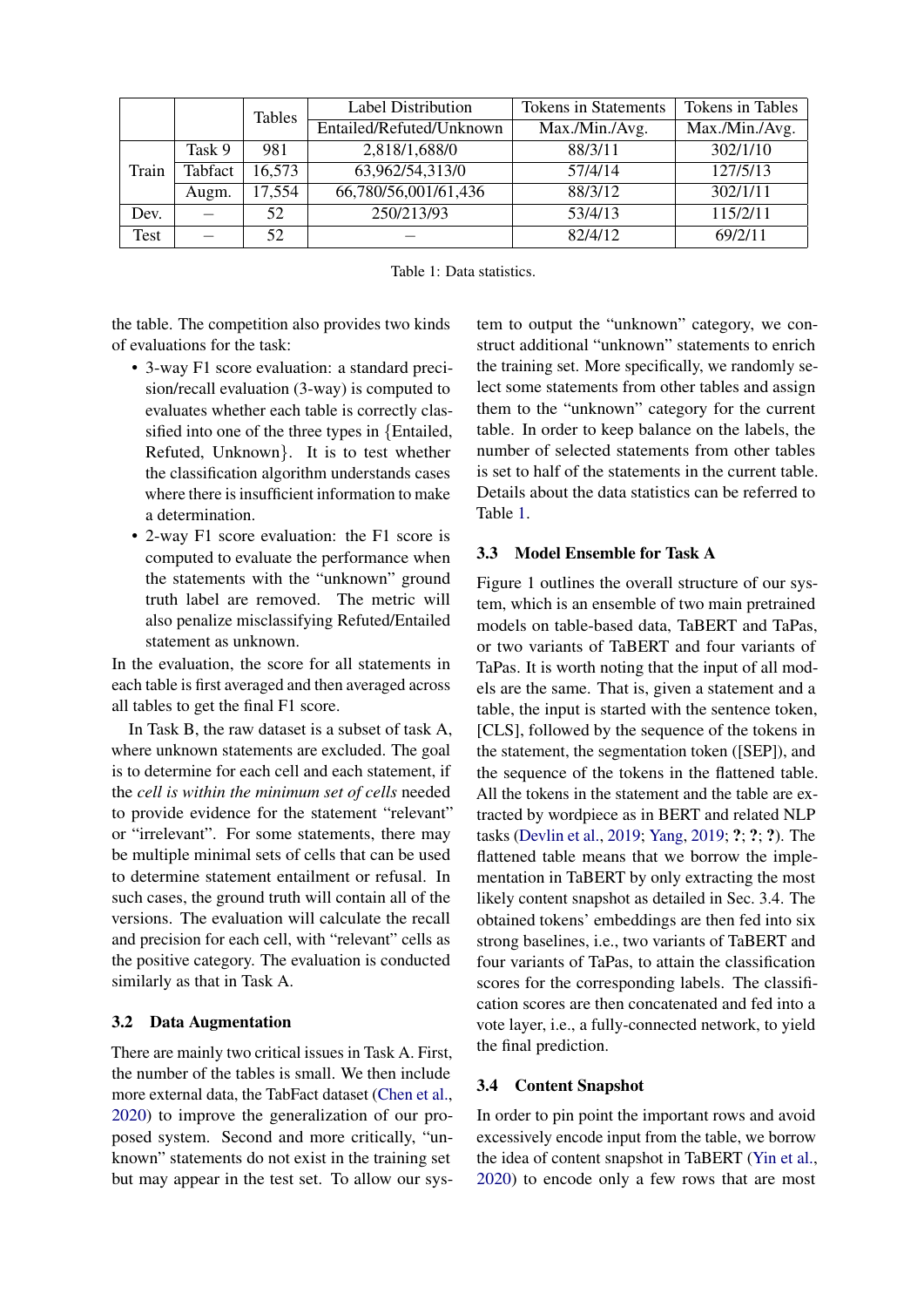

Figure 1: Ensemble architecture

<span id="page-3-0"></span>

| <b>Models</b>        | Original data | +TabFact      | $+$ Augm.     |
|----------------------|---------------|---------------|---------------|
| TaBERT <sub>-1</sub> | 0.7446/0.6580 | 0.7634/0.6837 | 0.8003/0.7502 |
| TaBERT <sub>-3</sub> | 0.7689/0.6792 | 0.7952/0.7008 | 0.8241/0.7653 |
| <b>TaPas_TFIMLR</b>  | 0.7502/0.6637 | 0.7859/0.6799 | 0.8102/0.7649 |
| TaPas_WSIMLR         | 0.7498/0.6522 | 0.7852/0.7005 | 0.8024/0.7577 |
| TaPas_IMLR           | 0.7538/0.6358 | 0.7799/0.6890 | 0.7908/0.7396 |
| TaPas_WSMLR          | 0.7695/0.6875 | 0.7904/0.7058 | 0.8156/0.7609 |

Table 2: Comparison of strong baselines in Task A for 2-way and 3-way evaluation.

<span id="page-3-1"></span>

| <b>Models</b>        | $+$ TabFact $ +$ Augm. $ +$ Rule |        |        |
|----------------------|----------------------------------|--------|--------|
| TaBERT <sub>-1</sub> | 0.4025                           | 0.4159 | 0.4605 |
| TaBERT <sub>-3</sub> | 0.4158                           | 0.4305 | 0.4685 |
| TaPas_TFIMLR         | 0.4253                           | 0.4299 | 0.4597 |
| TaPas_WSIMLR         | 0.4199                           | 0.4208 | 0.4682 |
| TaPas_IMLR           | 0.4006                           | 0.4102 | 0.4467 |
| TaPas_WSMLR          | 0.4258                           | 0.4386 | 0.4708 |

Table 3: Comparison of strong baselines in Task B.

relevant to the statement. We create the content snapshot of  $K$  rows based on the following simple

strategy. First, we count the number of rows of each table and find their median, say  $R$ . If the number of rows in the current table is less than or equal to  $R$ , then  $K$  is set to the total number of rows in the current table and the content snapshot is the entire content of the current table. If the number of rows in the current table is greater than  $R$ , we set  $K = R$  and select the top-K row with the highest overlap rate between the statement and each row of n-grams as the candidate rows.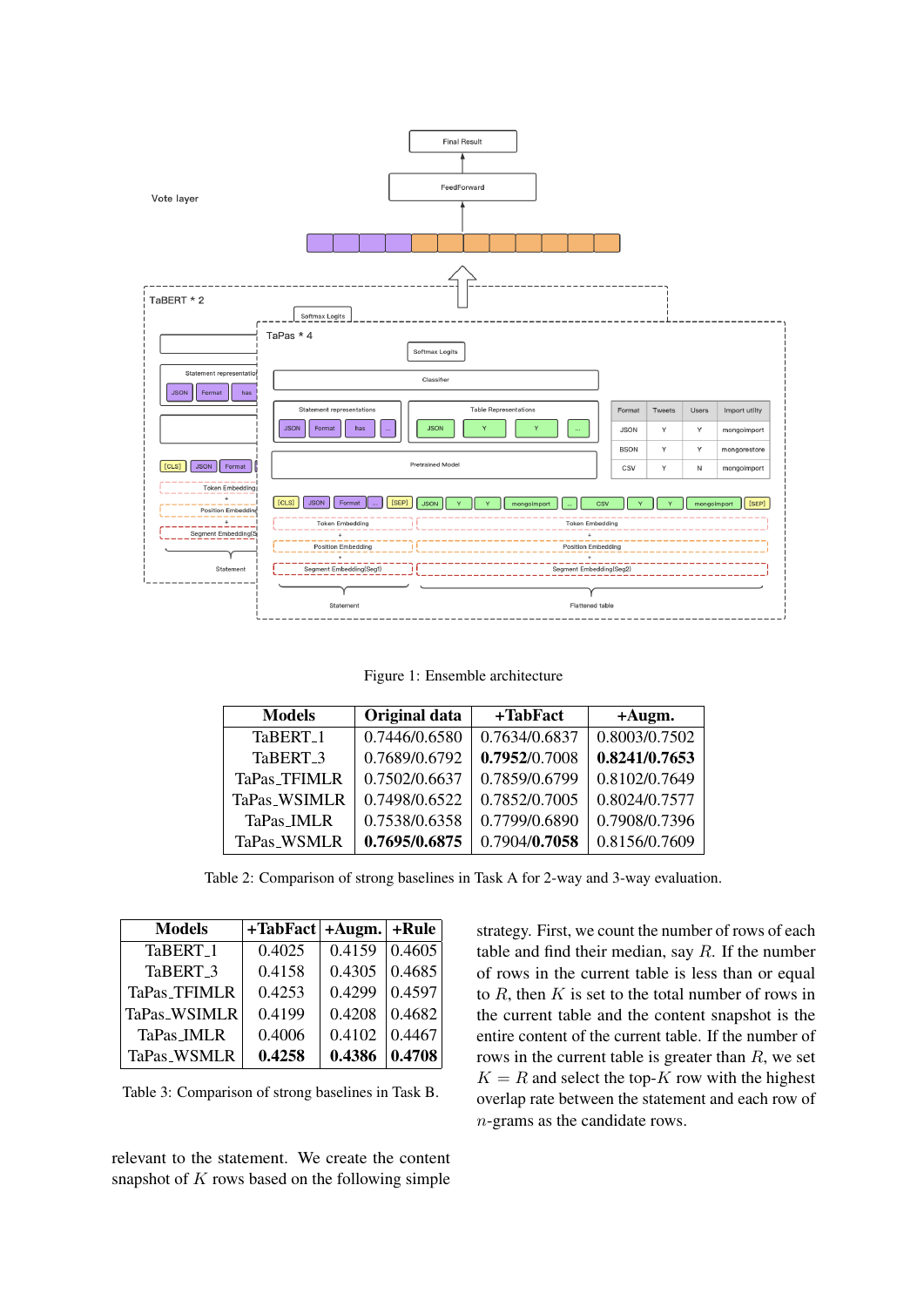#### 3.5 Rule Construction for Task B

For Task B, we apply the same model trained in Task A to find whether the current table supports the statement. If yes, we label all cells as entailed. Otherwise, we first align the word expression in tables and statements while building the corresponding rules to adjust the model prediction. That is, we change uppercase to lowercase and transform all abbreviations into the full name in statements, cells, col heads and row heads. We also conduct stemming on all words. For example, "definition" and "defined" is transformed to "define". After that, we collect all words in a statement into a word bag and determine the supporting relation based on the following rules: 1) If a word in the word bag appears in a row head, we then infer that cells in the whole column supports the statement; 2)If a word appears in the first column of the table, we then infer that cells in the whole row supports the statement; 3) If a word appears in both a row head and a cell in the first column of a table, we then infer that the cell corresponding to the row and column supports the statement; 4) If a word appears in a cell, we then infer that this cell supports the statement.

# 4 Experiments

In the following, we present the strong baselines and the results with analysis.

We have tried different combinations of TaBERT and TaPas pre-trained models and choose the following 6 best baselines: 1) TaBERT<sub>-1</sub>: the pre-trained TaBERT with  $K = 1$ ; 2) TaBERT<sub>-3</sub>: the pre-trained TaBERT with  $K = 3$ ; 3) TaPas\_TFIMLR: the pre-trained large TaPas downloaded from tapas tabfact inter masklm large reset.zip;

4) TaPas WSIMLR: the pre-trained large TaPas downloaded from tapas wikisql sqa inter masklm large reset.zip; 5) TaPas IMLR: the pre-trained large TaPas downloaded from tapas\_inter\_masklm\_large\_reset.zip; 6) TaPas WSMLR: the pre-trained large TaPas downloaded from tapas wikisql sqa masklm large reset.zip. Our proposed system is funetuned on the above models for the original training data, the original data with the TabFact data, and the augmentation data. We also tune the hyper parameters to fit a better result in the local test dataset.

Table [2](#page-3-0) reports the evaluation results of Task

A on the development set when funetuning the above six strong baselines on different training data. The results show that the TaPas\_WSMLR attains the best performance on the original data. The best performance is further improved from 0.7695 to 0.7952 for 2-way evaluation and from 0.6875 to 0.7058 for 3-way evaluation, respectively, by including the TabFact data. The performance is further improved to 0.8241 for 2-way evaluation and 0.7653 for 3-way evaluation, respectively, by adding the augmentation data. Finally, we apply the voting mechanism to ensemble the results and achieve the F1 scores of 0.8496 and 0.7732 on the test set, respectively.

Table [3](#page-3-1) reports the results of Task B on the development set when funetuning the above six strong baselines on different training data. The results show that the TaPas WSMLR attains the best performance among all six strong baselines and the perform increases from 0.4258 after adding the Tab-Fact data, to 0.4386 after adding the augmentation data, and to 0.4708, additional 7.3% improvement after adding the manual rules. We conjecture that TaPas WSMLR can provide more complementary information for solving the task. Finally, we ensemble the results by the voting mechanism and achieve the F1 score of 0.4856 on the test set.

In sum, results in Table [2](#page-3-0) and Table [3](#page-3-1) confirm the effectiveness of our proposed system by including more training data and the manual rules.

## 5 Conclusion

In this paper, we present the implementation of our ensemble system to solve the problem of SemEval 2021 Task 9. To include more training data and resolve the issue of lacking data from the "Unknown" category in the training set, we include external corpus, the TabFact dataset, and specially construct the augmented data for the "Unknown" category. Content snapshot is also applied to reduce the encoding effort. Six pre-trained language models over tables are funetuned on the TabFact dataset and the augmented data with content snapshot tables to evaluate the corresponding performance. An ensemble mechanism is applied to get the final result. Moreover, data alignment and manual rule determination are applied to solve Task B. Finally, our system attains the F1 score of 0.8496 and 0.7732 in Task A for 2-way and 3-way evaluation, respectively, while getting the F1 score of 0.4856 in Task B.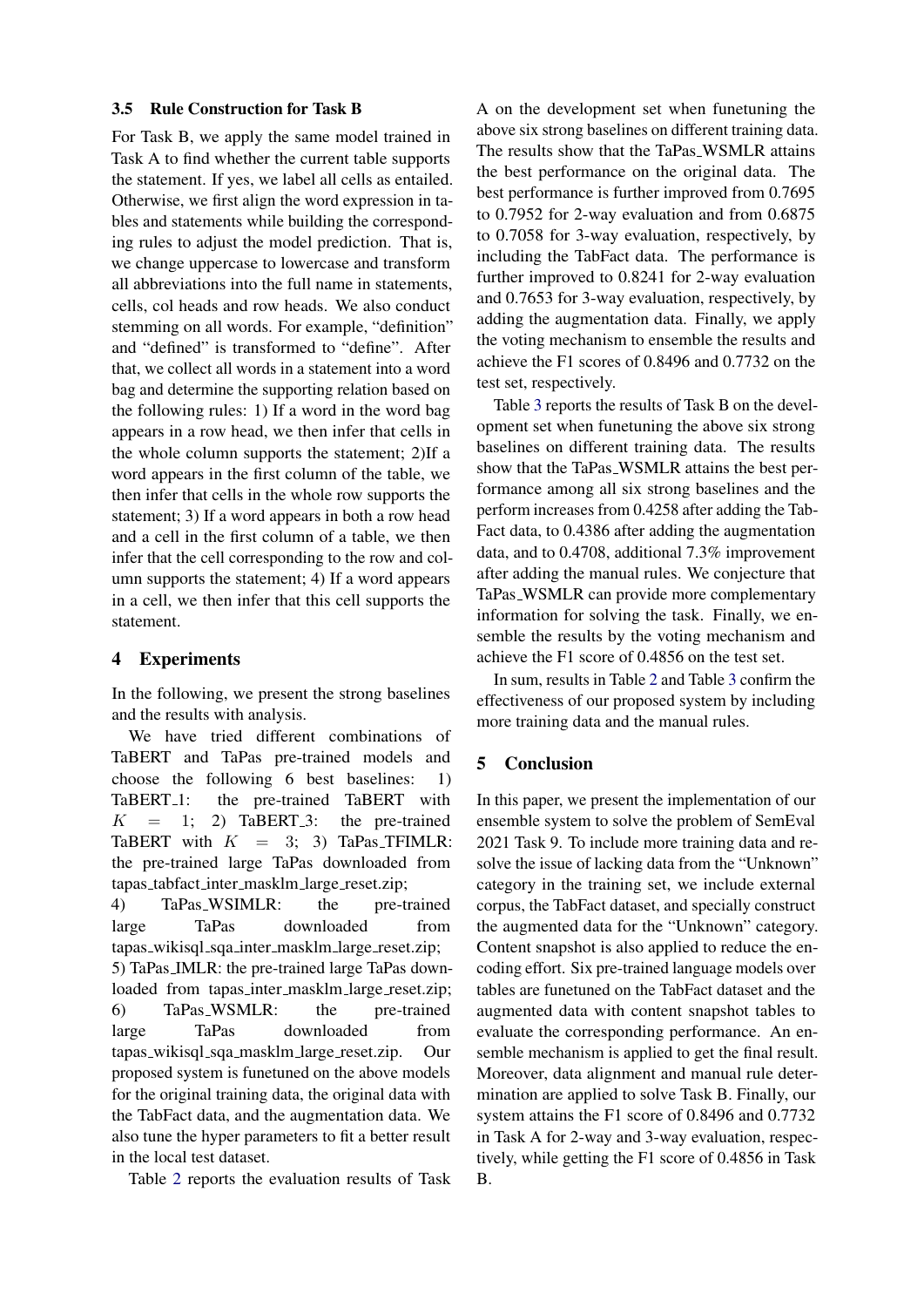#### References

- <span id="page-5-3"></span>Jfak Van Benthem. 2008. A brief history of natural logic. *London*, volume 55(2):339–346(8).
- <span id="page-5-5"></span>Samuel R. Bowman, Gabor Angeli, Christopher Potts, and Christopher D. Manning. 2015. [A large anno](http://arxiv.org/abs/1508.05326)[tated corpus for learning natural language inference.](http://arxiv.org/abs/1508.05326) *CoRR*, abs/1508.05326.
- <span id="page-5-18"></span>Wenhu Chen, Hongmin Wang, Jianshu Chen, Yunkai Zhang, Hong Wang, Shiyang Li, Xiyou Zhou, and William Yang Wang. 2020. [Tabfact: A large-scale](https://openreview.net/forum?id=rkeJRhNYDH) [dataset for table-based fact verification.](https://openreview.net/forum?id=rkeJRhNYDH) In *8th International Conference on Learning Representations, ICLR 2020, Addis Ababa, Ethiopia, April 26-30, 2020*. OpenReview.net.
- <span id="page-5-4"></span>D., C., P., Suppe, and Frederick. 1978. The structure of scientific theories. *The American Journal of Psychology*.
- <span id="page-5-7"></span>Ido Dagan, Oren Glickman, and Bernardo Magnini. 2005. The pascal recognising textual entailment challenge. In *Machine Learning Challenges, Evaluating Predictive Uncertainty, Visual Object Classification and Recognizing Textual Entailment, First PASCAL Machine Learning Challenges Workshop, MLCW 2005, Southampton, UK, April 11-13, 2005, Revised Selected Papers*.
- <span id="page-5-12"></span>Jacob Devlin, Ming-Wei Chang, Kenton Lee, and Kristina Toutanova. 2019. [BERT: pre-training of](https://doi.org/10.18653/v1/n19-1423) [deep bidirectional transformers for language under](https://doi.org/10.18653/v1/n19-1423)[standing.](https://doi.org/10.18653/v1/n19-1423) In *Proceedings of the 2019 Conference of the North American Chapter of the Association for Computational Linguistics: Human Language Technologies, NAACL-HLT 2019, Minneapolis, MN, USA, June 2-7, 2019, Volume 1 (Long and Short Papers)*, pages 4171–4186. Association for Computational Linguistics.
- <span id="page-5-6"></span>Andreas Hanselowski, Hao Zhang, Zile Li, Daniil Sorokin, Benjamin Schiller, Claudia Schulz, and Iryna Gurevych. 2018. [Ukp-athene: Multi-sentence](http://arxiv.org/abs/1809.01479) [textual entailment for claim verification.](http://arxiv.org/abs/1809.01479) *CoRR*, abs/1809.01479.
- <span id="page-5-17"></span>Jonathan Herzig, Pawel Krzysztof Nowak, Thomas Müller, Francesco Piccinno, and Julian Martin Eisenschlos. 2020. [Tapas: Weakly supervised ta](https://doi.org/10.18653/v1/2020.acl-main.398)[ble parsing via pre-training.](https://doi.org/10.18653/v1/2020.acl-main.398) In *Proceedings of the 58th Annual Meeting of the Association for Computational Linguistics, ACL 2020, Online, July 5-10, 2020*, pages 4320–4333. Association for Computational Linguistics.
- <span id="page-5-16"></span>Wenqiang Lei, Yisong Miao, Runpeng Xie, Bonnie Webber, Meichun Liu, Tat-Seng Chua, and Nancy F Chen. 2021. Have we solved the hard problem? it's not easy! contextual lexical contrast as a means to probe neural coherence. In *Proceedings of the AAAI Conference on Artificial Intelligence*.
- <span id="page-5-1"></span>Wenqiang Lei, Weixin Wang, Zhixin Ma, Tian Gan, Wei Lu, Min-Yen Kan, and Tat-Seng Chua. 2020.

Re-examining the role of schema linking in textto-sql. In *Proceedings of the 2020 Conference on Empirical Methods in Natural Language Processing (EMNLP)*, pages 6943–6954.

- <span id="page-5-15"></span>Jiaqi Li, Ming Liu, Min-Yen Kan, Zihao Zheng, Zekun Wang, Wenqiang Lei, Ting Liu, and Bing Qin. 2020. Molweni: A challenge multiparty dialogues-based machine reading comprehension dataset with discourse structure. In *Proceedings of the 28th International Conference on Computational Linguistics*, pages 2642–2652.
- <span id="page-5-14"></span>Yinhan Liu, Myle Ott, Naman Goyal, Jingfei Du, Mandar Joshi, Danqi Chen, Omer Levy, Mike Lewis, Luke Zettlemoyer, and Veselin Stoyanov. 2019. [Roberta: A robustly optimized BERT pretraining ap](http://arxiv.org/abs/1907.11692)[proach.](http://arxiv.org/abs/1907.11692) *CoRR*, abs/1907.11692.
- <span id="page-5-0"></span>Liangming Pan, Wenqiang Lei, Tat-Seng Chua, and Min-Yen Kan. 2019. Recent advances in neural question generation. *arXiv preprint arXiv:1905.08949*.
- <span id="page-5-2"></span>Panupong Pasupat and Percy Liang. 2015. [Composi](https://doi.org/10.3115/v1/p15-1142)[tional semantic parsing on semi-structured tables.](https://doi.org/10.3115/v1/p15-1142) In *Proceedings of the 53rd Annual Meeting of the Association for Computational Linguistics and the 7th International Joint Conference on Natural Language Processing of the Asian Federation of Natural Language Processing, ACL 2015, July 26-31, 2015, Beijing, China, Volume 1: Long Papers*, pages 1470– 1480. The Association for Computer Linguistics.
- <span id="page-5-8"></span>Alane Suhr, Stephanie Zhou, Iris Zhang, Huajun Bai, and Yoav Artzi. 2018. [A corpus for reasoning about](http://arxiv.org/abs/1811.00491) [natural language grounded in photographs.](http://arxiv.org/abs/1811.00491) *CoRR*, abs/1811.00491.
- <span id="page-5-9"></span>Nancy Xin Ru Wang, Diwakar Mahajan, Marina Danilevsky, and Sara Rosenthal. 2021. Semeval-2021 task 9: Fact verification and evidence finding for tabular data in scientific documents (semtab-facts). In *Proceedings of the 15th international workshop on semantic evaluation (SemEval-2021)*.
- <span id="page-5-19"></span>Haiqin Yang. 2019. [BERT meets chinese word segmen](http://arxiv.org/abs/1909.09292)[tation.](http://arxiv.org/abs/1909.09292) *CoRR*, abs/1909.09292.
- <span id="page-5-13"></span>Zhilin Yang, Zihang Dai, Yiming Yang, Jaime G. Carbonell, Ruslan Salakhutdinov, and Quoc V. Le. 2019. [Xlnet: Generalized autoregressive pretraining for](http://arxiv.org/abs/1906.08237) [language understanding.](http://arxiv.org/abs/1906.08237) *CoRR*, abs/1906.08237.
- <span id="page-5-10"></span>Pengcheng Yin, Graham Neubig, Wen-tau Yih, and Sebastian Riedel. 2020. [Tabert: Pretraining for joint](https://doi.org/10.18653/v1/2020.acl-main.745) [understanding of textual and tabular data.](https://doi.org/10.18653/v1/2020.acl-main.745) In *Proceedings of the 58th Annual Meeting of the Association for Computational Linguistics, ACL 2020, Online, July 5-10, 2020*, pages 8413–8426. Association for Computational Linguistics.
- <span id="page-5-11"></span>Pengcheng Yin, Graham Neubig, Wen-tau Yih, and Sebastian Riedel. 2020. [TaBERT: Pretraining for Joint](http://arxiv.org/abs/2005.08314) [Understanding of Textual and Tabular Data.](http://arxiv.org/abs/2005.08314) *arXiv e-prints*, page arXiv:2005.08314.